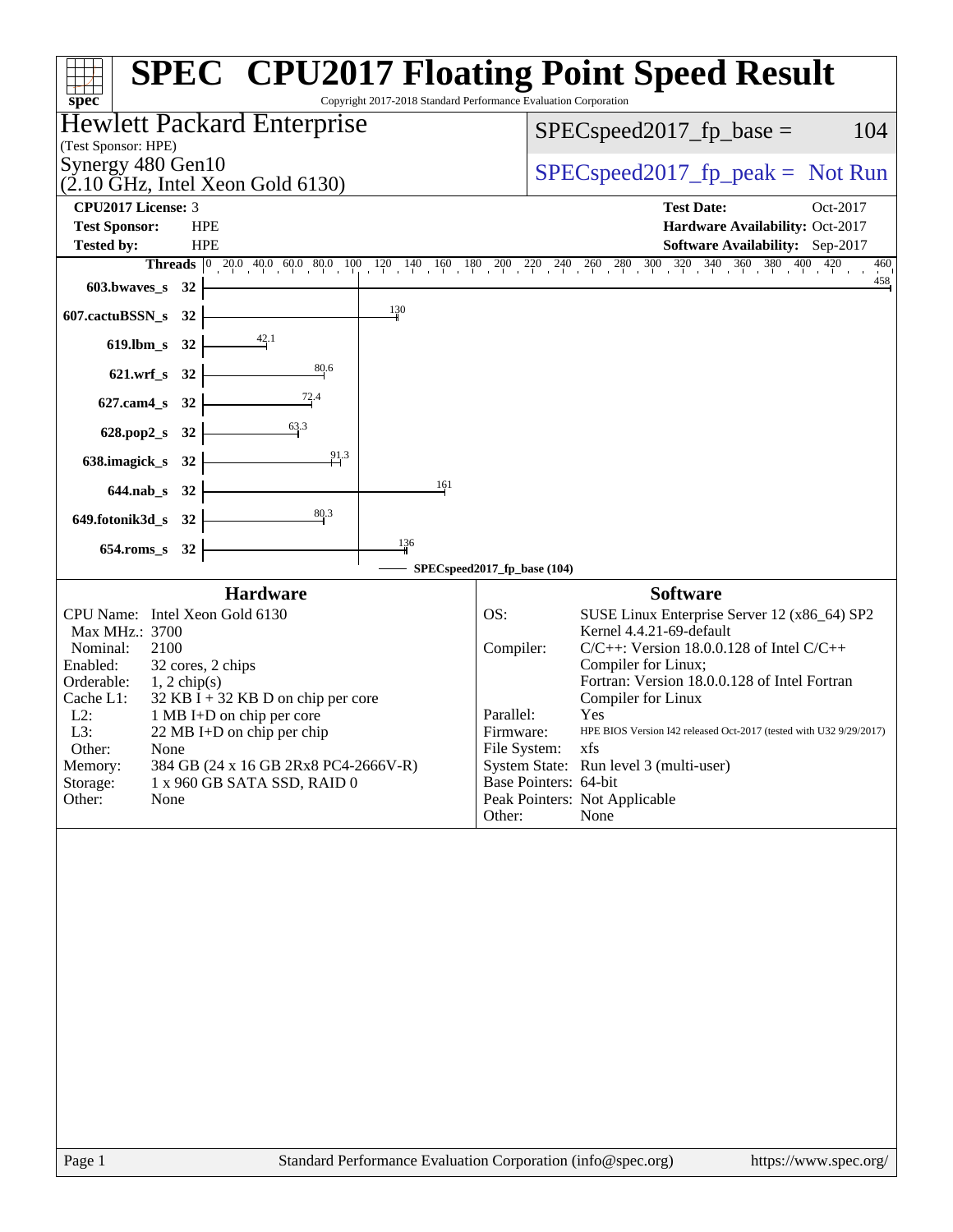# **[SPEC CPU2017 Floating Point Speed Result](http://www.spec.org/auto/cpu2017/Docs/result-fields.html#SPECCPU2017FloatingPointSpeedResult)**

Copyright 2017-2018 Standard Performance Evaluation Corporation

## Hewlett Packard Enterprise

(Test Sponsor: HPE)

 $(2.10 \text{ GHz}, \text{Intel Xeon}$  Gold 6130)

 $SPEC speed2017_fp\_base = 104$ 

Synergy 480 Gen10  $S^{per}$  [SPECspeed2017\\_fp\\_peak =](http://www.spec.org/auto/cpu2017/Docs/result-fields.html#SPECspeed2017fppeak) Not Run

**[CPU2017 License:](http://www.spec.org/auto/cpu2017/Docs/result-fields.html#CPU2017License)** 3 **[Test Date:](http://www.spec.org/auto/cpu2017/Docs/result-fields.html#TestDate)** Oct-2017 **[Test Sponsor:](http://www.spec.org/auto/cpu2017/Docs/result-fields.html#TestSponsor)** HPE **[Hardware Availability:](http://www.spec.org/auto/cpu2017/Docs/result-fields.html#HardwareAvailability)** Oct-2017 **[Tested by:](http://www.spec.org/auto/cpu2017/Docs/result-fields.html#Testedby)** HPE **[Software Availability:](http://www.spec.org/auto/cpu2017/Docs/result-fields.html#SoftwareAvailability)** Sep-2017

### **[Results Table](http://www.spec.org/auto/cpu2017/Docs/result-fields.html#ResultsTable)**

|                                   | <b>Base</b>        |                |                                       |                |            | <b>Peak</b>    |            |                |                |              |                |              |                |              |
|-----------------------------------|--------------------|----------------|---------------------------------------|----------------|------------|----------------|------------|----------------|----------------|--------------|----------------|--------------|----------------|--------------|
| <b>Benchmark</b>                  | <b>Threads</b>     | <b>Seconds</b> | Ratio                                 | <b>Seconds</b> | Ratio      | <b>Seconds</b> | Ratio      | <b>Threads</b> | <b>Seconds</b> | <b>Ratio</b> | <b>Seconds</b> | <b>Ratio</b> | <b>Seconds</b> | <b>Ratio</b> |
| $603.bwaves$ s                    | 32                 | 129            | 458                                   | 129            | 458        | 129            | 458        |                |                |              |                |              |                |              |
| 607.cactuBSSN s                   | 32                 | 128            | 130                                   | 128            | <b>130</b> | 129            | 129        |                |                |              |                |              |                |              |
| $619.$ lbm s                      | 32                 | 124            | 42.1                                  | 124            | 42.3       | 125            | 42.0       |                |                |              |                |              |                |              |
| $621$ .wrf s                      | 32                 | 164            | 80.7                                  | 164            | 80.6       | 165            | 80.4       |                |                |              |                |              |                |              |
| $627$ .cam4 s                     | 32                 | 123            | 72.3                                  | 122            | 72.6       | 122            | 72.4       |                |                |              |                |              |                |              |
| $628.pop2_s$                      | 32                 | 187            | 63.5                                  | 188            | 63.3       | 189            | 63.0       |                |                |              |                |              |                |              |
| $638$ .imagick_s                  | 32                 | 158            | 91.4                                  | 169            | 85.3       | 158            | 91.3       |                |                |              |                |              |                |              |
| $644$ .nab s                      | 32                 | 108            | 161                                   | 109            | 161        | <u> 109</u>    | <u>161</u> |                |                |              |                |              |                |              |
| 649.fotonik3d s                   | 32                 | 113            | 80.7                                  | 114            | 80.2       | 113            | 80.3       |                |                |              |                |              |                |              |
| $654$ .roms s                     | 32                 | 117            | 134                                   | 116            | 136        | 116            | <b>136</b> |                |                |              |                |              |                |              |
| $SPEC speed2017$ fp base =<br>104 |                    |                |                                       |                |            |                |            |                |                |              |                |              |                |              |
| $CDF^{\prime}$                    | $3.0.4 \times 0.0$ |                | $\mathbf{r}$ . The state $\mathbf{r}$ |                |            |                |            |                |                |              |                |              |                |              |

**[SPECspeed2017\\_fp\\_peak =](http://www.spec.org/auto/cpu2017/Docs/result-fields.html#SPECspeed2017fppeak) Not Run**

Results appear in the [order in which they were run.](http://www.spec.org/auto/cpu2017/Docs/result-fields.html#RunOrder) Bold underlined text [indicates a median measurement](http://www.spec.org/auto/cpu2017/Docs/result-fields.html#Median).

### **[Operating System Notes](http://www.spec.org/auto/cpu2017/Docs/result-fields.html#OperatingSystemNotes)**

 Stack size set to unlimited using "ulimit -s unlimited" Transparent Huge Pages enabled by default Prior to runcpu invocation Filesystem page cache synced and cleared with: sync; echo 3> /proc/sys/vm/drop\_caches

## **[General Notes](http://www.spec.org/auto/cpu2017/Docs/result-fields.html#GeneralNotes)**

Environment variables set by runcpu before the start of the run: KMP\_AFFINITY = "granularity=core,compact" LD\_LIBRARY\_PATH = "/home/cpu2017/lib/ia32:/home/cpu2017/lib/intel64:/home/cpu2017/je5.0.1-32" LD\_LIBRARY\_PATH = "\$LD\_LIBRARY\_PATH:/home/cpu2017/je5.0.1-64" OMP\_STACKSIZE = "192M"

 Binaries compiled on a system with 1x Intel Core i7-4790 CPU + 32GB RAM memory using Redhat Enterprise Linux 7.4

## **[Platform Notes](http://www.spec.org/auto/cpu2017/Docs/result-fields.html#PlatformNotes)**

 BIOS Configuration: Intel Hyperthreading set to Disabled Thermal Configuration set to Maximum Cooling Memory Patrol Scrubbing set to Disabled LLC Prefetcher set to Enabled LLC Dead Line Allocation set to Disabled Stale A to S set to Disabled Workload Pofile set to General Peak Frequency Compute

**(Continued on next page)**

**[spec](http://www.spec.org/)**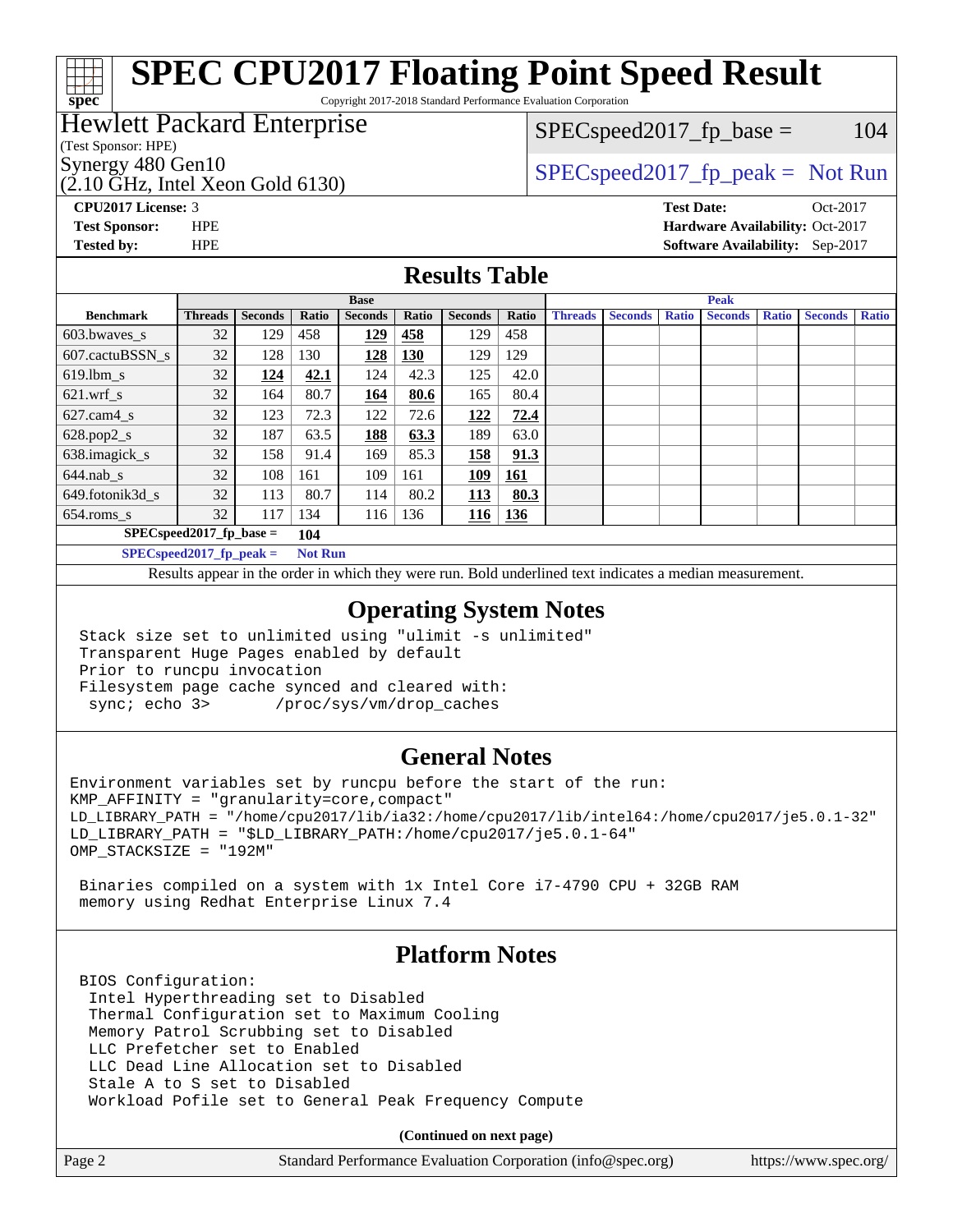# **[SPEC CPU2017 Floating Point Speed Result](http://www.spec.org/auto/cpu2017/Docs/result-fields.html#SPECCPU2017FloatingPointSpeedResult)**

Copyright 2017-2018 Standard Performance Evaluation Corporation

## Hewlett Packard Enterprise

 $SPECspeed2017_fp\_base = 104$ 

(Test Sponsor: HPE)

 $(2.10 \text{ GHz}, \text{Intel Xeon Gold } 6130)$ 

Synergy 480 Gen10<br>  $\begin{array}{r} \text{Specspeed2017\_fp\_peak} = \text{Not Run} \\ \text{C 10 GHz\_Intel Xeon Gold } 6130 \end{array}$ 

**[spec](http://www.spec.org/)**

**[CPU2017 License:](http://www.spec.org/auto/cpu2017/Docs/result-fields.html#CPU2017License)** 3 **[Test Date:](http://www.spec.org/auto/cpu2017/Docs/result-fields.html#TestDate)** Oct-2017 **[Test Sponsor:](http://www.spec.org/auto/cpu2017/Docs/result-fields.html#TestSponsor)** HPE **[Hardware Availability:](http://www.spec.org/auto/cpu2017/Docs/result-fields.html#HardwareAvailability)** Oct-2017 **[Tested by:](http://www.spec.org/auto/cpu2017/Docs/result-fields.html#Testedby)** HPE **[Software Availability:](http://www.spec.org/auto/cpu2017/Docs/result-fields.html#SoftwareAvailability)** Sep-2017

### **[Platform Notes \(Continued\)](http://www.spec.org/auto/cpu2017/Docs/result-fields.html#PlatformNotes)**

|        |                                                                                                   | Energy/Performance Bias set to Maximum Performance                                 |                       |  |  |  |  |
|--------|---------------------------------------------------------------------------------------------------|------------------------------------------------------------------------------------|-----------------------|--|--|--|--|
|        | Uncore Frequency Scaling set to Auto                                                              |                                                                                    |                       |  |  |  |  |
|        | Workload Pofile set to General Peak Frequency Compute<br>NUMA Group Size Optimization set to Flat |                                                                                    |                       |  |  |  |  |
|        |                                                                                                   |                                                                                    |                       |  |  |  |  |
|        | Sysinfo program /home/cpu2017/bin/sysinfo                                                         |                                                                                    |                       |  |  |  |  |
|        |                                                                                                   | Rev: r5797 of 2017-06-14 96c45e4568ad54c135fd618bcc091c0f                          |                       |  |  |  |  |
|        | running on linux-0f29 Fri Oct 20 15:27:08 2017                                                    |                                                                                    |                       |  |  |  |  |
|        |                                                                                                   |                                                                                    |                       |  |  |  |  |
|        | For more information on this section, see                                                         | SUT (System Under Test) info as seen by some common utilities.                     |                       |  |  |  |  |
|        |                                                                                                   | https://www.spec.org/cpu2017/Docs/config.html#sysinfo                              |                       |  |  |  |  |
|        |                                                                                                   |                                                                                    |                       |  |  |  |  |
|        | From /proc/cpuinfo                                                                                |                                                                                    |                       |  |  |  |  |
|        |                                                                                                   | model name : Intel(R) Xeon(R) Gold 6130 CPU @ 2.10GHz                              |                       |  |  |  |  |
|        | 2 "physical id"s (chips)                                                                          |                                                                                    |                       |  |  |  |  |
|        | 32 "processors"                                                                                   |                                                                                    |                       |  |  |  |  |
|        |                                                                                                   | cores, siblings (Caution: counting these is hw and system dependent. The following |                       |  |  |  |  |
|        |                                                                                                   | excerpts from /proc/cpuinfo might not be reliable. Use with caution.)              |                       |  |  |  |  |
|        | cpu cores : 16                                                                                    |                                                                                    |                       |  |  |  |  |
|        | siblings : 16                                                                                     |                                                                                    |                       |  |  |  |  |
|        |                                                                                                   | physical 0: cores 0 1 2 3 4 5 6 7 8 9 10 11 12 13 14 15                            |                       |  |  |  |  |
|        |                                                                                                   | physical 1: cores 0 1 2 3 4 5 6 7 8 9 10 11 12 13 14 15                            |                       |  |  |  |  |
|        | From 1scpu:                                                                                       |                                                                                    |                       |  |  |  |  |
|        | Architecture:<br>$x86\_64$                                                                        |                                                                                    |                       |  |  |  |  |
|        | CPU op-mode(s): $32-bit, 64-bit$                                                                  |                                                                                    |                       |  |  |  |  |
|        | Byte Order:                                                                                       | Little Endian                                                                      |                       |  |  |  |  |
|        | CPU(s):                                                                                           | 32                                                                                 |                       |  |  |  |  |
|        | On-line $CPU(s)$ list:                                                                            | $0 - 31$                                                                           |                       |  |  |  |  |
|        | Thread(s) per core:                                                                               | $\mathbf{1}$                                                                       |                       |  |  |  |  |
|        | $Core(s)$ per socket:                                                                             | 16                                                                                 |                       |  |  |  |  |
|        | Socket(s):                                                                                        | $\overline{a}$                                                                     |                       |  |  |  |  |
|        | NUMA $node(s):$                                                                                   | 2                                                                                  |                       |  |  |  |  |
|        | Vendor ID:                                                                                        | GenuineIntel                                                                       |                       |  |  |  |  |
|        | CPU family:                                                                                       | 6                                                                                  |                       |  |  |  |  |
|        | Model:                                                                                            | 85                                                                                 |                       |  |  |  |  |
|        | Model name:                                                                                       | $Intel(R)$ Xeon $(R)$ Gold 6130 CPU @ 2.10GHz                                      |                       |  |  |  |  |
|        | Stepping:                                                                                         | 4                                                                                  |                       |  |  |  |  |
|        | CPU MHz:                                                                                          | 2095.082                                                                           |                       |  |  |  |  |
|        | BogoMIPS:                                                                                         | 4190.16                                                                            |                       |  |  |  |  |
|        | Virtualization:                                                                                   | VT-x                                                                               |                       |  |  |  |  |
|        | Lld cache:                                                                                        | 32K                                                                                |                       |  |  |  |  |
|        | Lli cache:                                                                                        | 32K                                                                                |                       |  |  |  |  |
|        | L2 cache:                                                                                         | 1024K                                                                              |                       |  |  |  |  |
|        | L3 cache:                                                                                         | 22528K                                                                             |                       |  |  |  |  |
|        | NUMA node0 CPU(s):                                                                                | $0 - 15$                                                                           |                       |  |  |  |  |
|        |                                                                                                   | (Continued on next page)                                                           |                       |  |  |  |  |
|        |                                                                                                   |                                                                                    |                       |  |  |  |  |
| Page 3 |                                                                                                   | Standard Performance Evaluation Corporation (info@spec.org)                        | https://www.spec.org/ |  |  |  |  |
|        |                                                                                                   |                                                                                    |                       |  |  |  |  |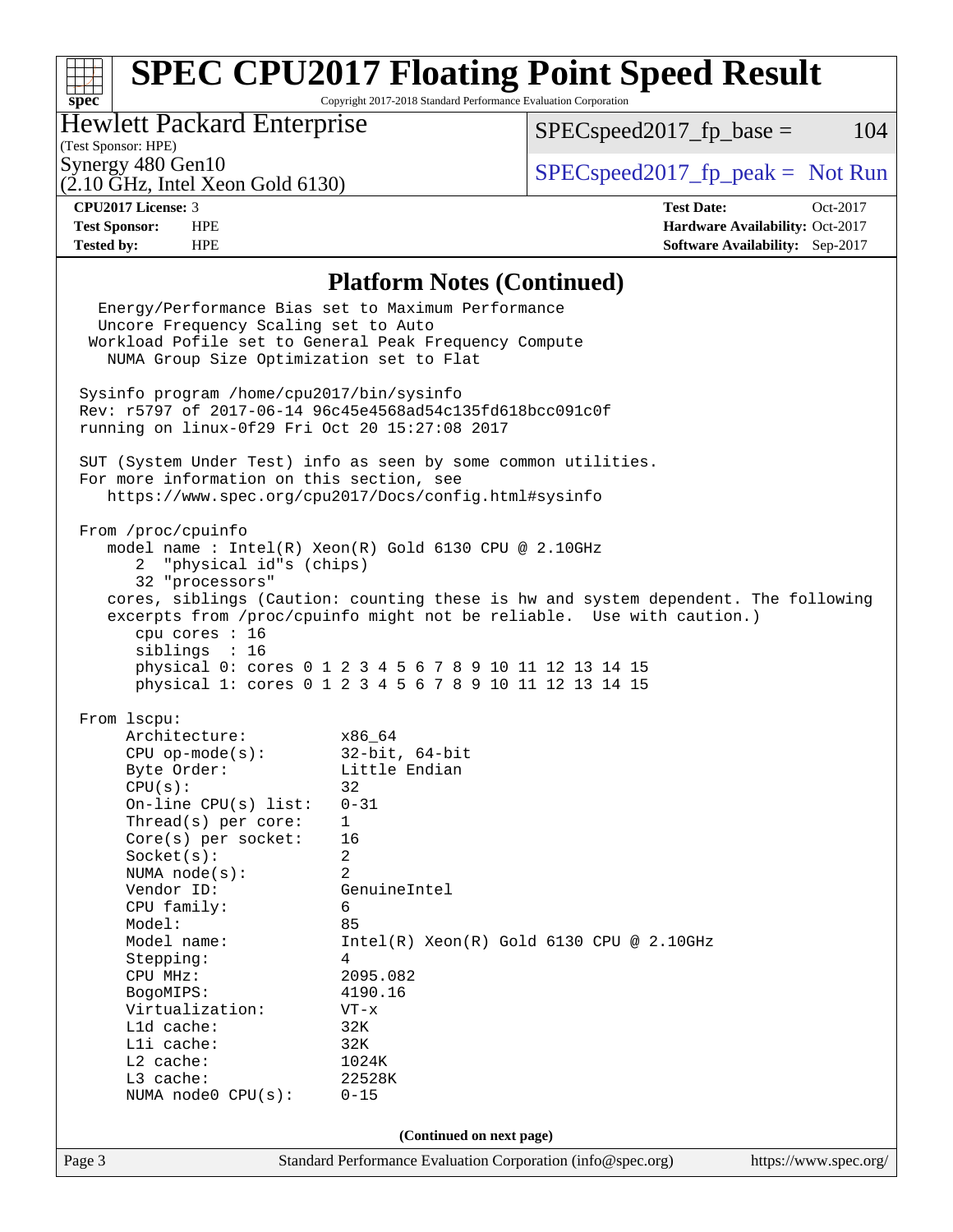### Page 4 Standard Performance Evaluation Corporation [\(info@spec.org\)](mailto:info@spec.org) <https://www.spec.org/> **[spec](http://www.spec.org/) [SPEC CPU2017 Floating Point Speed Result](http://www.spec.org/auto/cpu2017/Docs/result-fields.html#SPECCPU2017FloatingPointSpeedResult)** Copyright 2017-2018 Standard Performance Evaluation Corporation (Test Sponsor: HPE) Hewlett Packard Enterprise (2.10 GHz, Intel Xeon Gold 6130) Synergy 480 Gen10  $S^{per}$  [SPECspeed2017\\_fp\\_peak =](http://www.spec.org/auto/cpu2017/Docs/result-fields.html#SPECspeed2017fppeak) Not Run  $SPEC speed2017<sub>fp</sub> base =  $104$$ **[CPU2017 License:](http://www.spec.org/auto/cpu2017/Docs/result-fields.html#CPU2017License)** 3 **[Test Date:](http://www.spec.org/auto/cpu2017/Docs/result-fields.html#TestDate)** Oct-2017 **[Test Sponsor:](http://www.spec.org/auto/cpu2017/Docs/result-fields.html#TestSponsor)** HPE **[Hardware Availability:](http://www.spec.org/auto/cpu2017/Docs/result-fields.html#HardwareAvailability)** Oct-2017 **[Tested by:](http://www.spec.org/auto/cpu2017/Docs/result-fields.html#Testedby)** HPE **[Software Availability:](http://www.spec.org/auto/cpu2017/Docs/result-fields.html#SoftwareAvailability)** Sep-2017 **[Platform Notes \(Continued\)](http://www.spec.org/auto/cpu2017/Docs/result-fields.html#PlatformNotes)** NUMA node1 CPU(s): 16-31 Flags: fpu vme de pse tsc msr pae mce cx8 apic sep mtrr pge mca cmov pat pse36 clflush dts acpi mmx fxsr sse sse2 ss ht tm pbe syscall nx pdpe1gb rdtscp lm constant\_tsc art arch\_perfmon pebs bts rep\_good nopl xtopology nonstop\_tsc aperfmperf eagerfpu pni pclmulqdq dtes64 monitor ds\_cpl vmx smx est tm2 ssse3 sdbg fma cx16 xtpr pdcm pcid dca sse4\_1 sse4\_2 x2apic movbe popcnt tsc\_deadline\_timer aes xsave avx f16c rdrand lahf\_lm abm 3dnowprefetch ida arat epb pln pts dtherm intel\_pt tpr\_shadow vnmi flexpriority ept vpid fsgsbase tsc\_adjust bmi1 hle avx2 smep bmi2 erms invpcid rtm cqm mpx avx512f avx512dq rdseed adx smap clflushopt clwb avx512cd avx512bw avx512vl xsaveopt xsavec xgetbv1 cqm\_llc cqm\_occup\_llc /proc/cpuinfo cache data cache size : 22528 KB From numactl --hardware WARNING: a numactl 'node' might or might not correspond to a physical chip. available: 2 nodes (0-1) node 0 cpus: 0 1 2 3 4 5 6 7 8 9 10 11 12 13 14 15 node 0 size: 193117 MB node 0 free: 189430 MB node 1 cpus: 16 17 18 19 20 21 22 23 24 25 26 27 28 29 30 31 node 1 size: 193533 MB node 1 free: 191818 MB node distances: node 0 1 0: 10 21 1: 21 10 From /proc/meminfo MemTotal: 395929796 kB HugePages\_Total: 0 Hugepagesize: 2048 kB /usr/bin/lsb\_release -d SUSE Linux Enterprise Server 12 SP2 From /etc/\*release\* /etc/\*version\* SuSE-release: SUSE Linux Enterprise Server 12 (x86\_64) VERSION = 12 PATCHLEVEL = 2 # This file is deprecated and will be removed in a future service pack or release. # Please check /etc/os-release for details about this release. os-release: NAME="SLES" VERSION="12-SP2" VERSION\_ID="12.2" **(Continued on next page)**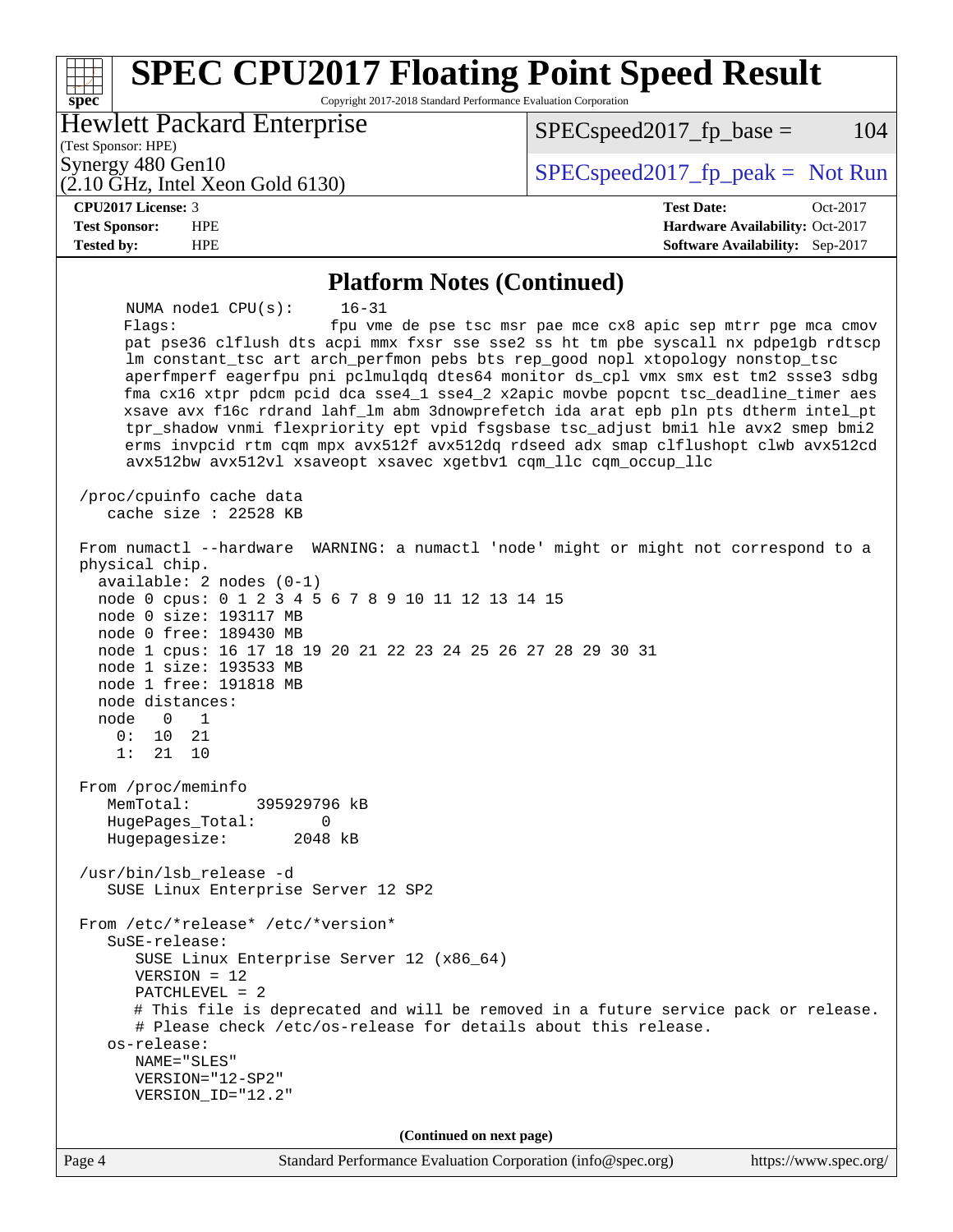# **[SPEC CPU2017 Floating Point Speed Result](http://www.spec.org/auto/cpu2017/Docs/result-fields.html#SPECCPU2017FloatingPointSpeedResult)**

Copyright 2017-2018 Standard Performance Evaluation Corporation

### Hewlett Packard Enterprise

 $SPEC speed2017_fp\_base = 104$ 

## (Test Sponsor: HPE)

 $(2.10 \text{ GHz}, \text{Intel Xeon}$  Gold 6130)

Synergy 480 Gen10  $SPEC speed2017$  fp\_peak = Not Run

**[spec](http://www.spec.org/)**

**[CPU2017 License:](http://www.spec.org/auto/cpu2017/Docs/result-fields.html#CPU2017License)** 3 **[Test Date:](http://www.spec.org/auto/cpu2017/Docs/result-fields.html#TestDate)** Oct-2017 **[Test Sponsor:](http://www.spec.org/auto/cpu2017/Docs/result-fields.html#TestSponsor)** HPE **[Hardware Availability:](http://www.spec.org/auto/cpu2017/Docs/result-fields.html#HardwareAvailability)** Oct-2017 **[Tested by:](http://www.spec.org/auto/cpu2017/Docs/result-fields.html#Testedby)** HPE **[Software Availability:](http://www.spec.org/auto/cpu2017/Docs/result-fields.html#SoftwareAvailability)** Sep-2017

### **[Platform Notes \(Continued\)](http://www.spec.org/auto/cpu2017/Docs/result-fields.html#PlatformNotes)**

PRETTY NAME="SUSE Linux Enterprise Server 12 SP2" ID="sles" ANSI\_COLOR="0;32" CPE\_NAME="cpe:/o:suse:sles:12:sp2" uname -a: Linux linux-0f29 4.4.21-69-default #1 SMP Tue Oct 25 10:58:20 UTC 2016 (9464f67) x86\_64 x86\_64 x86\_64 GNU/Linux run-level 3 Oct 20 12:50 SPEC is set to: /home/cpu2017 Filesystem Type Size Used Avail Use% Mounted on /dev/sda4 xfs 852G 29G 823G 4% /home Additional information from dmidecode follows. WARNING: Use caution when you interpret this section. The 'dmidecode' program reads system data which is "intended to allow hardware to be accurately determined", but the intent may not be met, as there are frequent changes to hardware, firmware, and the "DMTF SMBIOS" standard. BIOS HPE I42 08/19/2017 Memory: 24x UNKNOWN NOT AVAILABLE 16 GB 2 rank 2666 (End of data from sysinfo program) **[Compiler Version Notes](http://www.spec.org/auto/cpu2017/Docs/result-fields.html#CompilerVersionNotes)** ============================================================================== CC 619.lbm\_s(base) 638.imagick\_s(base) 644.nab\_s(base) ------------------------------------------------------------------------------

icc (ICC) 18.0.0 20170811 Copyright (C) 1985-2017 Intel Corporation. All rights reserved. ------------------------------------------------------------------------------

============================================================================== FC 607.cactuBSSN\_s(base)

------------------------------------------------------------------------------

icpc (ICC) 18.0.0 20170811 Copyright (C) 1985-2017 Intel Corporation. All rights reserved. icc (ICC) 18.0.0 20170811 Copyright (C) 1985-2017 Intel Corporation. All rights reserved. ifort (IFORT) 18.0.0 20170811

Copyright (C) 1985-2017 Intel Corporation. All rights reserved.

------------------------------------------------------------------------------

==============================================================================

**(Continued on next page)**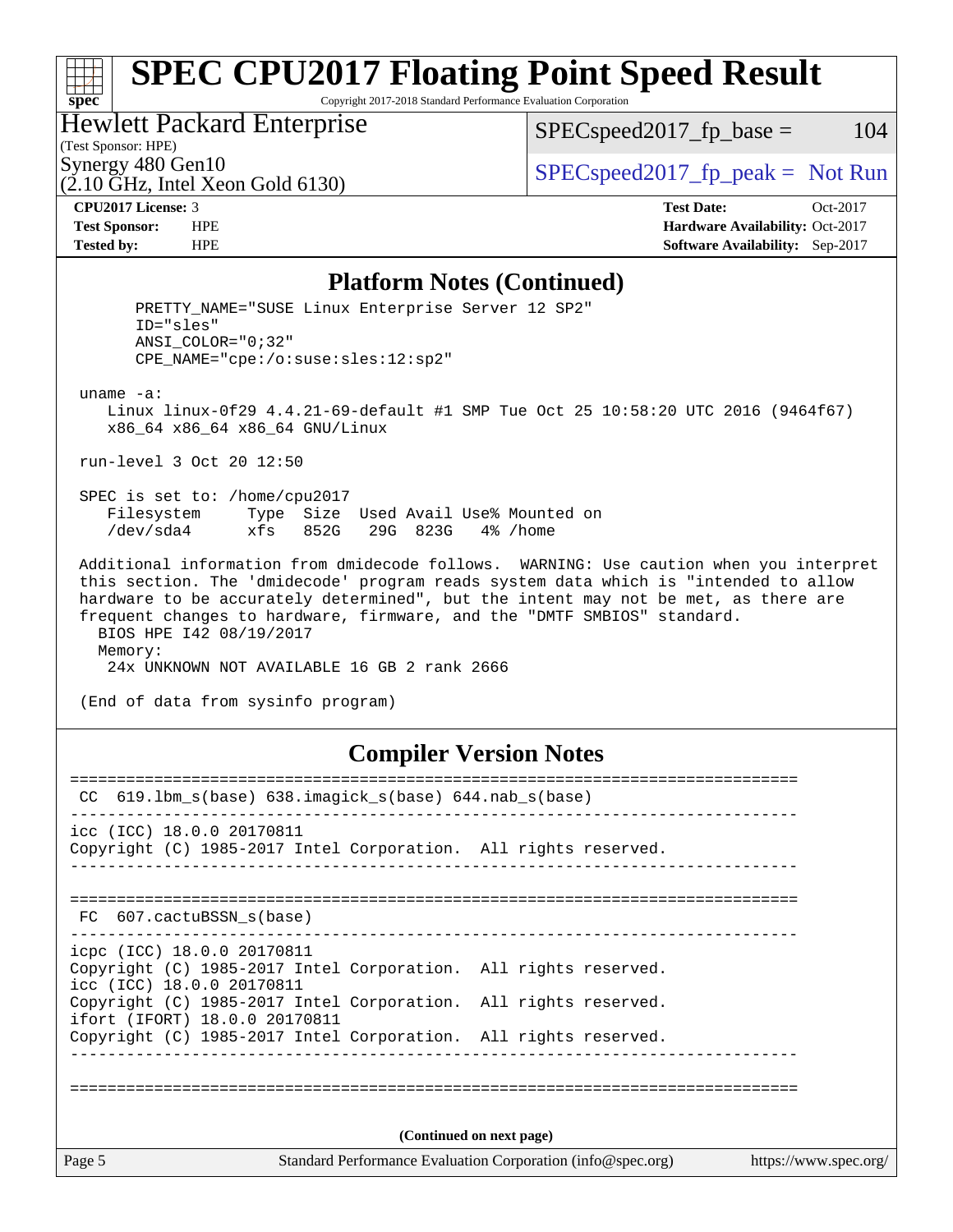## **[spec](http://www.spec.org/) [SPEC CPU2017 Floating Point Speed Result](http://www.spec.org/auto/cpu2017/Docs/result-fields.html#SPECCPU2017FloatingPointSpeedResult)** Copyright 2017-2018 Standard Performance Evaluation Corporation

Hewlett Packard Enterprise

 $SPEC speed2017_fp\_base = 104$ 

(Test Sponsor: HPE)

Synergy 480 Gen10<br>  $SPEC speed2017<sub>rfp</sub> peak = Not Run$ 

(2.10 GHz, Intel Xeon Gold 6130)

**[CPU2017 License:](http://www.spec.org/auto/cpu2017/Docs/result-fields.html#CPU2017License)** 3 **[Test Date:](http://www.spec.org/auto/cpu2017/Docs/result-fields.html#TestDate)** Oct-2017 **[Test Sponsor:](http://www.spec.org/auto/cpu2017/Docs/result-fields.html#TestSponsor)** HPE **[Hardware Availability:](http://www.spec.org/auto/cpu2017/Docs/result-fields.html#HardwareAvailability)** Oct-2017 **[Tested by:](http://www.spec.org/auto/cpu2017/Docs/result-fields.html#Testedby)** HPE **[Software Availability:](http://www.spec.org/auto/cpu2017/Docs/result-fields.html#SoftwareAvailability)** Sep-2017

## **[Compiler Version Notes \(Continued\)](http://www.spec.org/auto/cpu2017/Docs/result-fields.html#CompilerVersionNotes)**

| FC 603.bwaves s(base) 649.fotonik3d s(base) 654.roms s(base)                                                                                                                                                                        |
|-------------------------------------------------------------------------------------------------------------------------------------------------------------------------------------------------------------------------------------|
| ifort (IFORT) 18.0.0 20170811<br>Copyright (C) 1985-2017 Intel Corporation. All rights reserved.<br>-----------------------------------                                                                                             |
| CC $621.$ wrf $s(base)$ $627.$ cam4 $s(base)$ $628.$ pop2 $s(base)$                                                                                                                                                                 |
| ifort (IFORT) 18.0.0 20170811<br>Copyright (C) 1985-2017 Intel Corporation. All rights reserved.<br>icc (ICC) 18.0.0 20170811<br>Copyright (C) 1985-2017 Intel Corporation. All rights reserved.<br>_______________________________ |

## **[Base Compiler Invocation](http://www.spec.org/auto/cpu2017/Docs/result-fields.html#BaseCompilerInvocation)**

[C benchmarks](http://www.spec.org/auto/cpu2017/Docs/result-fields.html#Cbenchmarks): [icc](http://www.spec.org/cpu2017/results/res2017q4/cpu2017-20171031-00318.flags.html#user_CCbase_intel_icc_18.0_66fc1ee009f7361af1fbd72ca7dcefbb700085f36577c54f309893dd4ec40d12360134090235512931783d35fd58c0460139e722d5067c5574d8eaf2b3e37e92)

[Fortran benchmarks](http://www.spec.org/auto/cpu2017/Docs/result-fields.html#Fortranbenchmarks): [ifort](http://www.spec.org/cpu2017/results/res2017q4/cpu2017-20171031-00318.flags.html#user_FCbase_intel_ifort_18.0_8111460550e3ca792625aed983ce982f94888b8b503583aa7ba2b8303487b4d8a21a13e7191a45c5fd58ff318f48f9492884d4413fa793fd88dd292cad7027ca)

[Benchmarks using both Fortran and C](http://www.spec.org/auto/cpu2017/Docs/result-fields.html#BenchmarksusingbothFortranandC): [ifort](http://www.spec.org/cpu2017/results/res2017q4/cpu2017-20171031-00318.flags.html#user_CC_FCbase_intel_ifort_18.0_8111460550e3ca792625aed983ce982f94888b8b503583aa7ba2b8303487b4d8a21a13e7191a45c5fd58ff318f48f9492884d4413fa793fd88dd292cad7027ca) [icc](http://www.spec.org/cpu2017/results/res2017q4/cpu2017-20171031-00318.flags.html#user_CC_FCbase_intel_icc_18.0_66fc1ee009f7361af1fbd72ca7dcefbb700085f36577c54f309893dd4ec40d12360134090235512931783d35fd58c0460139e722d5067c5574d8eaf2b3e37e92)

[Benchmarks using Fortran, C, and C++:](http://www.spec.org/auto/cpu2017/Docs/result-fields.html#BenchmarksusingFortranCandCXX) [icpc](http://www.spec.org/cpu2017/results/res2017q4/cpu2017-20171031-00318.flags.html#user_CC_CXX_FCbase_intel_icpc_18.0_c510b6838c7f56d33e37e94d029a35b4a7bccf4766a728ee175e80a419847e808290a9b78be685c44ab727ea267ec2f070ec5dc83b407c0218cded6866a35d07) [icc](http://www.spec.org/cpu2017/results/res2017q4/cpu2017-20171031-00318.flags.html#user_CC_CXX_FCbase_intel_icc_18.0_66fc1ee009f7361af1fbd72ca7dcefbb700085f36577c54f309893dd4ec40d12360134090235512931783d35fd58c0460139e722d5067c5574d8eaf2b3e37e92) [ifort](http://www.spec.org/cpu2017/results/res2017q4/cpu2017-20171031-00318.flags.html#user_CC_CXX_FCbase_intel_ifort_18.0_8111460550e3ca792625aed983ce982f94888b8b503583aa7ba2b8303487b4d8a21a13e7191a45c5fd58ff318f48f9492884d4413fa793fd88dd292cad7027ca)

## **[Base Portability Flags](http://www.spec.org/auto/cpu2017/Docs/result-fields.html#BasePortabilityFlags)**

 603.bwaves\_s: [-DSPEC\\_LP64](http://www.spec.org/cpu2017/results/res2017q4/cpu2017-20171031-00318.flags.html#suite_basePORTABILITY603_bwaves_s_DSPEC_LP64) 607.cactuBSSN\_s: [-DSPEC\\_LP64](http://www.spec.org/cpu2017/results/res2017q4/cpu2017-20171031-00318.flags.html#suite_basePORTABILITY607_cactuBSSN_s_DSPEC_LP64) 619.lbm\_s: [-DSPEC\\_LP64](http://www.spec.org/cpu2017/results/res2017q4/cpu2017-20171031-00318.flags.html#suite_basePORTABILITY619_lbm_s_DSPEC_LP64) 621.wrf\_s: [-DSPEC\\_LP64](http://www.spec.org/cpu2017/results/res2017q4/cpu2017-20171031-00318.flags.html#suite_basePORTABILITY621_wrf_s_DSPEC_LP64) [-DSPEC\\_CASE\\_FLAG](http://www.spec.org/cpu2017/results/res2017q4/cpu2017-20171031-00318.flags.html#b621.wrf_s_baseCPORTABILITY_DSPEC_CASE_FLAG) [-convert big\\_endian](http://www.spec.org/cpu2017/results/res2017q4/cpu2017-20171031-00318.flags.html#user_baseFPORTABILITY621_wrf_s_convert_big_endian_c3194028bc08c63ac5d04de18c48ce6d347e4e562e8892b8bdbdc0214820426deb8554edfa529a3fb25a586e65a3d812c835984020483e7e73212c4d31a38223) 627.cam4\_s: [-DSPEC\\_LP64](http://www.spec.org/cpu2017/results/res2017q4/cpu2017-20171031-00318.flags.html#suite_basePORTABILITY627_cam4_s_DSPEC_LP64) [-DSPEC\\_CASE\\_FLAG](http://www.spec.org/cpu2017/results/res2017q4/cpu2017-20171031-00318.flags.html#b627.cam4_s_baseCPORTABILITY_DSPEC_CASE_FLAG) 628.pop2\_s: [-DSPEC\\_LP64](http://www.spec.org/cpu2017/results/res2017q4/cpu2017-20171031-00318.flags.html#suite_basePORTABILITY628_pop2_s_DSPEC_LP64) [-DSPEC\\_CASE\\_FLAG](http://www.spec.org/cpu2017/results/res2017q4/cpu2017-20171031-00318.flags.html#b628.pop2_s_baseCPORTABILITY_DSPEC_CASE_FLAG) [-convert big\\_endian](http://www.spec.org/cpu2017/results/res2017q4/cpu2017-20171031-00318.flags.html#user_baseFPORTABILITY628_pop2_s_convert_big_endian_c3194028bc08c63ac5d04de18c48ce6d347e4e562e8892b8bdbdc0214820426deb8554edfa529a3fb25a586e65a3d812c835984020483e7e73212c4d31a38223) [-assume byterecl](http://www.spec.org/cpu2017/results/res2017q4/cpu2017-20171031-00318.flags.html#user_baseFPORTABILITY628_pop2_s_assume_byterecl_7e47d18b9513cf18525430bbf0f2177aa9bf368bc7a059c09b2c06a34b53bd3447c950d3f8d6c70e3faf3a05c8557d66a5798b567902e8849adc142926523472) 638.imagick\_s: [-DSPEC\\_LP64](http://www.spec.org/cpu2017/results/res2017q4/cpu2017-20171031-00318.flags.html#suite_basePORTABILITY638_imagick_s_DSPEC_LP64) 644.nab\_s: [-DSPEC\\_LP64](http://www.spec.org/cpu2017/results/res2017q4/cpu2017-20171031-00318.flags.html#suite_basePORTABILITY644_nab_s_DSPEC_LP64) 649.fotonik3d\_s: [-DSPEC\\_LP64](http://www.spec.org/cpu2017/results/res2017q4/cpu2017-20171031-00318.flags.html#suite_basePORTABILITY649_fotonik3d_s_DSPEC_LP64) 654.roms\_s: [-DSPEC\\_LP64](http://www.spec.org/cpu2017/results/res2017q4/cpu2017-20171031-00318.flags.html#suite_basePORTABILITY654_roms_s_DSPEC_LP64)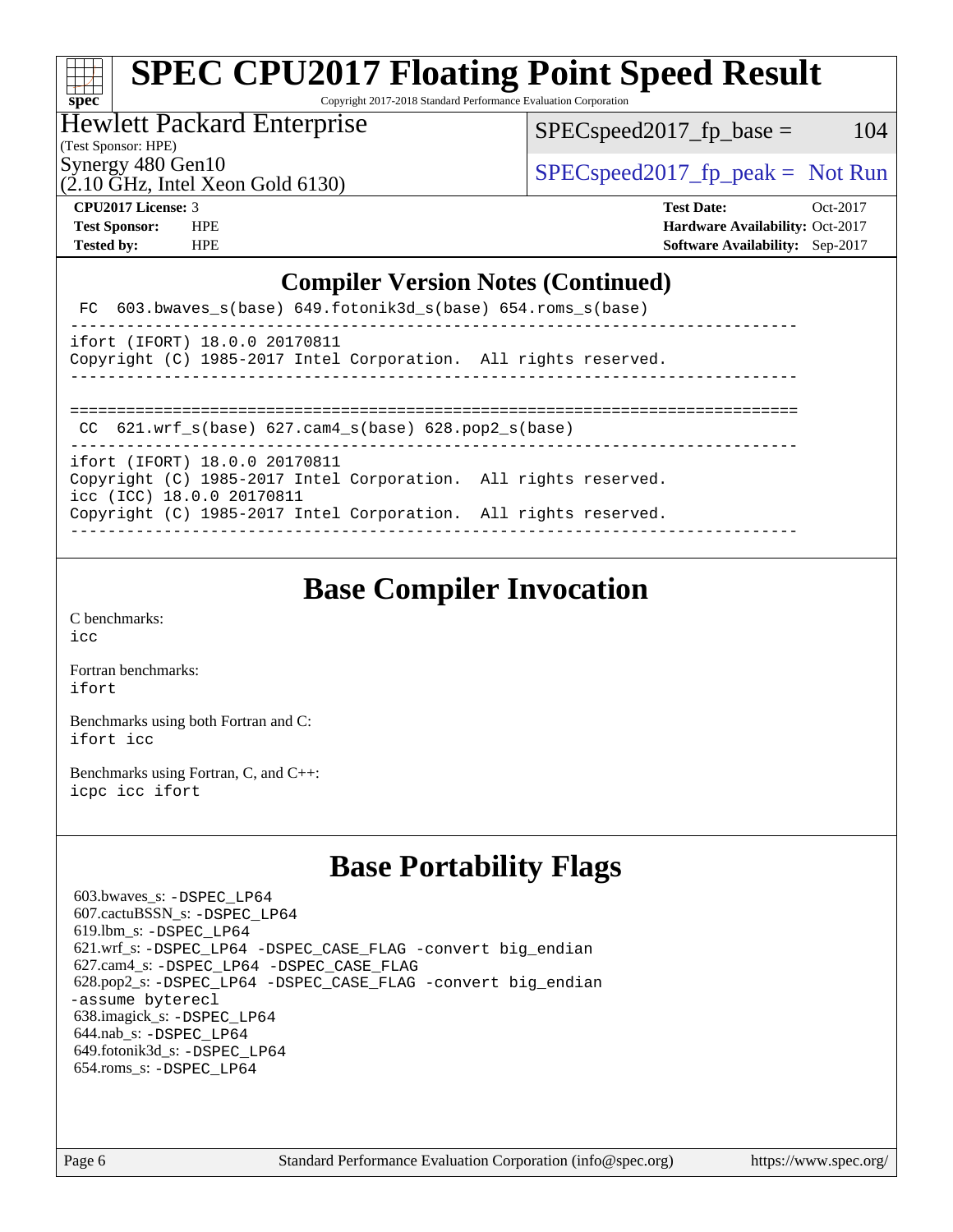### **[spec](http://www.spec.org/) [SPEC CPU2017 Floating Point Speed Result](http://www.spec.org/auto/cpu2017/Docs/result-fields.html#SPECCPU2017FloatingPointSpeedResult)** Copyright 2017-2018 Standard Performance Evaluation Corporation

## Hewlett Packard Enterprise

 $SPEC speed2017<sub>fp</sub> base =  $104$$ 

## (Test Sponsor: HPE)

(2.10 GHz, Intel Xeon Gold 6130)

Synergy 480 Gen10  $SPEC speed2017$  fp\_peak = Not Run

**[CPU2017 License:](http://www.spec.org/auto/cpu2017/Docs/result-fields.html#CPU2017License)** 3 **[Test Date:](http://www.spec.org/auto/cpu2017/Docs/result-fields.html#TestDate)** Oct-2017 **[Test Sponsor:](http://www.spec.org/auto/cpu2017/Docs/result-fields.html#TestSponsor)** HPE **[Hardware Availability:](http://www.spec.org/auto/cpu2017/Docs/result-fields.html#HardwareAvailability)** Oct-2017 **[Tested by:](http://www.spec.org/auto/cpu2017/Docs/result-fields.html#Testedby)** HPE **[Software Availability:](http://www.spec.org/auto/cpu2017/Docs/result-fields.html#SoftwareAvailability)** Sep-2017

## **[Base Optimization Flags](http://www.spec.org/auto/cpu2017/Docs/result-fields.html#BaseOptimizationFlags)**

[C benchmarks:](http://www.spec.org/auto/cpu2017/Docs/result-fields.html#Cbenchmarks)

[-xCORE-AVX2](http://www.spec.org/cpu2017/results/res2017q4/cpu2017-20171031-00318.flags.html#user_CCbase_f-xCORE-AVX2) [-ipo](http://www.spec.org/cpu2017/results/res2017q4/cpu2017-20171031-00318.flags.html#user_CCbase_f-ipo) [-O3](http://www.spec.org/cpu2017/results/res2017q4/cpu2017-20171031-00318.flags.html#user_CCbase_f-O3) [-no-prec-div](http://www.spec.org/cpu2017/results/res2017q4/cpu2017-20171031-00318.flags.html#user_CCbase_f-no-prec-div) [-qopt-prefetch](http://www.spec.org/cpu2017/results/res2017q4/cpu2017-20171031-00318.flags.html#user_CCbase_f-qopt-prefetch) [-ffinite-math-only](http://www.spec.org/cpu2017/results/res2017q4/cpu2017-20171031-00318.flags.html#user_CCbase_f_finite_math_only_cb91587bd2077682c4b38af759c288ed7c732db004271a9512da14a4f8007909a5f1427ecbf1a0fb78ff2a814402c6114ac565ca162485bbcae155b5e4258871) [-qopt-mem-layout-trans=3](http://www.spec.org/cpu2017/results/res2017q4/cpu2017-20171031-00318.flags.html#user_CCbase_f-qopt-mem-layout-trans_de80db37974c74b1f0e20d883f0b675c88c3b01e9d123adea9b28688d64333345fb62bc4a798493513fdb68f60282f9a726aa07f478b2f7113531aecce732043) [-qopenmp](http://www.spec.org/cpu2017/results/res2017q4/cpu2017-20171031-00318.flags.html#user_CCbase_qopenmp_16be0c44f24f464004c6784a7acb94aca937f053568ce72f94b139a11c7c168634a55f6653758ddd83bcf7b8463e8028bb0b48b77bcddc6b78d5d95bb1df2967) [-DSPEC\\_OPENMP](http://www.spec.org/cpu2017/results/res2017q4/cpu2017-20171031-00318.flags.html#suite_CCbase_DSPEC_OPENMP)

[Fortran benchmarks:](http://www.spec.org/auto/cpu2017/Docs/result-fields.html#Fortranbenchmarks)

[-DSPEC\\_OPENMP](http://www.spec.org/cpu2017/results/res2017q4/cpu2017-20171031-00318.flags.html#suite_FCbase_DSPEC_OPENMP) [-xCORE-AVX2](http://www.spec.org/cpu2017/results/res2017q4/cpu2017-20171031-00318.flags.html#user_FCbase_f-xCORE-AVX2) [-ipo](http://www.spec.org/cpu2017/results/res2017q4/cpu2017-20171031-00318.flags.html#user_FCbase_f-ipo) [-O3](http://www.spec.org/cpu2017/results/res2017q4/cpu2017-20171031-00318.flags.html#user_FCbase_f-O3) [-no-prec-div](http://www.spec.org/cpu2017/results/res2017q4/cpu2017-20171031-00318.flags.html#user_FCbase_f-no-prec-div) [-qopt-prefetch](http://www.spec.org/cpu2017/results/res2017q4/cpu2017-20171031-00318.flags.html#user_FCbase_f-qopt-prefetch) [-ffinite-math-only](http://www.spec.org/cpu2017/results/res2017q4/cpu2017-20171031-00318.flags.html#user_FCbase_f_finite_math_only_cb91587bd2077682c4b38af759c288ed7c732db004271a9512da14a4f8007909a5f1427ecbf1a0fb78ff2a814402c6114ac565ca162485bbcae155b5e4258871) [-qopt-mem-layout-trans=3](http://www.spec.org/cpu2017/results/res2017q4/cpu2017-20171031-00318.flags.html#user_FCbase_f-qopt-mem-layout-trans_de80db37974c74b1f0e20d883f0b675c88c3b01e9d123adea9b28688d64333345fb62bc4a798493513fdb68f60282f9a726aa07f478b2f7113531aecce732043) [-qopenmp](http://www.spec.org/cpu2017/results/res2017q4/cpu2017-20171031-00318.flags.html#user_FCbase_qopenmp_16be0c44f24f464004c6784a7acb94aca937f053568ce72f94b139a11c7c168634a55f6653758ddd83bcf7b8463e8028bb0b48b77bcddc6b78d5d95bb1df2967) [-nostandard-realloc-lhs](http://www.spec.org/cpu2017/results/res2017q4/cpu2017-20171031-00318.flags.html#user_FCbase_f_2003_std_realloc_82b4557e90729c0f113870c07e44d33d6f5a304b4f63d4c15d2d0f1fab99f5daaed73bdb9275d9ae411527f28b936061aa8b9c8f2d63842963b95c9dd6426b8a) [-align array32byte](http://www.spec.org/cpu2017/results/res2017q4/cpu2017-20171031-00318.flags.html#user_FCbase_align_array32byte_b982fe038af199962ba9a80c053b8342c548c85b40b8e86eb3cc33dee0d7986a4af373ac2d51c3f7cf710a18d62fdce2948f201cd044323541f22fc0fffc51b6)

[Benchmarks using both Fortran and C:](http://www.spec.org/auto/cpu2017/Docs/result-fields.html#BenchmarksusingbothFortranandC)

[-xCORE-AVX2](http://www.spec.org/cpu2017/results/res2017q4/cpu2017-20171031-00318.flags.html#user_CC_FCbase_f-xCORE-AVX2) [-ipo](http://www.spec.org/cpu2017/results/res2017q4/cpu2017-20171031-00318.flags.html#user_CC_FCbase_f-ipo) [-O3](http://www.spec.org/cpu2017/results/res2017q4/cpu2017-20171031-00318.flags.html#user_CC_FCbase_f-O3) [-no-prec-div](http://www.spec.org/cpu2017/results/res2017q4/cpu2017-20171031-00318.flags.html#user_CC_FCbase_f-no-prec-div) [-qopt-prefetch](http://www.spec.org/cpu2017/results/res2017q4/cpu2017-20171031-00318.flags.html#user_CC_FCbase_f-qopt-prefetch) [-ffinite-math-only](http://www.spec.org/cpu2017/results/res2017q4/cpu2017-20171031-00318.flags.html#user_CC_FCbase_f_finite_math_only_cb91587bd2077682c4b38af759c288ed7c732db004271a9512da14a4f8007909a5f1427ecbf1a0fb78ff2a814402c6114ac565ca162485bbcae155b5e4258871) [-qopt-mem-layout-trans=3](http://www.spec.org/cpu2017/results/res2017q4/cpu2017-20171031-00318.flags.html#user_CC_FCbase_f-qopt-mem-layout-trans_de80db37974c74b1f0e20d883f0b675c88c3b01e9d123adea9b28688d64333345fb62bc4a798493513fdb68f60282f9a726aa07f478b2f7113531aecce732043) [-qopenmp](http://www.spec.org/cpu2017/results/res2017q4/cpu2017-20171031-00318.flags.html#user_CC_FCbase_qopenmp_16be0c44f24f464004c6784a7acb94aca937f053568ce72f94b139a11c7c168634a55f6653758ddd83bcf7b8463e8028bb0b48b77bcddc6b78d5d95bb1df2967) [-DSPEC\\_OPENMP](http://www.spec.org/cpu2017/results/res2017q4/cpu2017-20171031-00318.flags.html#suite_CC_FCbase_DSPEC_OPENMP) [-nostandard-realloc-lhs](http://www.spec.org/cpu2017/results/res2017q4/cpu2017-20171031-00318.flags.html#user_CC_FCbase_f_2003_std_realloc_82b4557e90729c0f113870c07e44d33d6f5a304b4f63d4c15d2d0f1fab99f5daaed73bdb9275d9ae411527f28b936061aa8b9c8f2d63842963b95c9dd6426b8a) [-align array32byte](http://www.spec.org/cpu2017/results/res2017q4/cpu2017-20171031-00318.flags.html#user_CC_FCbase_align_array32byte_b982fe038af199962ba9a80c053b8342c548c85b40b8e86eb3cc33dee0d7986a4af373ac2d51c3f7cf710a18d62fdce2948f201cd044323541f22fc0fffc51b6)

[Benchmarks using Fortran, C, and C++:](http://www.spec.org/auto/cpu2017/Docs/result-fields.html#BenchmarksusingFortranCandCXX) [-xCORE-AVX2](http://www.spec.org/cpu2017/results/res2017q4/cpu2017-20171031-00318.flags.html#user_CC_CXX_FCbase_f-xCORE-AVX2) [-ipo](http://www.spec.org/cpu2017/results/res2017q4/cpu2017-20171031-00318.flags.html#user_CC_CXX_FCbase_f-ipo) [-O3](http://www.spec.org/cpu2017/results/res2017q4/cpu2017-20171031-00318.flags.html#user_CC_CXX_FCbase_f-O3) [-no-prec-div](http://www.spec.org/cpu2017/results/res2017q4/cpu2017-20171031-00318.flags.html#user_CC_CXX_FCbase_f-no-prec-div) [-qopt-prefetch](http://www.spec.org/cpu2017/results/res2017q4/cpu2017-20171031-00318.flags.html#user_CC_CXX_FCbase_f-qopt-prefetch) [-ffinite-math-only](http://www.spec.org/cpu2017/results/res2017q4/cpu2017-20171031-00318.flags.html#user_CC_CXX_FCbase_f_finite_math_only_cb91587bd2077682c4b38af759c288ed7c732db004271a9512da14a4f8007909a5f1427ecbf1a0fb78ff2a814402c6114ac565ca162485bbcae155b5e4258871) [-qopt-mem-layout-trans=3](http://www.spec.org/cpu2017/results/res2017q4/cpu2017-20171031-00318.flags.html#user_CC_CXX_FCbase_f-qopt-mem-layout-trans_de80db37974c74b1f0e20d883f0b675c88c3b01e9d123adea9b28688d64333345fb62bc4a798493513fdb68f60282f9a726aa07f478b2f7113531aecce732043) [-qopenmp](http://www.spec.org/cpu2017/results/res2017q4/cpu2017-20171031-00318.flags.html#user_CC_CXX_FCbase_qopenmp_16be0c44f24f464004c6784a7acb94aca937f053568ce72f94b139a11c7c168634a55f6653758ddd83bcf7b8463e8028bb0b48b77bcddc6b78d5d95bb1df2967) [-DSPEC\\_OPENMP](http://www.spec.org/cpu2017/results/res2017q4/cpu2017-20171031-00318.flags.html#suite_CC_CXX_FCbase_DSPEC_OPENMP) [-nostandard-realloc-lhs](http://www.spec.org/cpu2017/results/res2017q4/cpu2017-20171031-00318.flags.html#user_CC_CXX_FCbase_f_2003_std_realloc_82b4557e90729c0f113870c07e44d33d6f5a304b4f63d4c15d2d0f1fab99f5daaed73bdb9275d9ae411527f28b936061aa8b9c8f2d63842963b95c9dd6426b8a) [-align array32byte](http://www.spec.org/cpu2017/results/res2017q4/cpu2017-20171031-00318.flags.html#user_CC_CXX_FCbase_align_array32byte_b982fe038af199962ba9a80c053b8342c548c85b40b8e86eb3cc33dee0d7986a4af373ac2d51c3f7cf710a18d62fdce2948f201cd044323541f22fc0fffc51b6)

## **[Base Other Flags](http://www.spec.org/auto/cpu2017/Docs/result-fields.html#BaseOtherFlags)**

[C benchmarks](http://www.spec.org/auto/cpu2017/Docs/result-fields.html#Cbenchmarks):  $-m64 - std= c11$  $-m64 - std= c11$ 

[Fortran benchmarks](http://www.spec.org/auto/cpu2017/Docs/result-fields.html#Fortranbenchmarks): [-m64](http://www.spec.org/cpu2017/results/res2017q4/cpu2017-20171031-00318.flags.html#user_FCbase_intel_intel64_18.0_af43caccfc8ded86e7699f2159af6efc7655f51387b94da716254467f3c01020a5059329e2569e4053f409e7c9202a7efc638f7a6d1ffb3f52dea4a3e31d82ab)

[Benchmarks using both Fortran and C](http://www.spec.org/auto/cpu2017/Docs/result-fields.html#BenchmarksusingbothFortranandC):  $-m64$   $-std=cl1$ 

[Benchmarks using Fortran, C, and C++:](http://www.spec.org/auto/cpu2017/Docs/result-fields.html#BenchmarksusingFortranCandCXX)  $-m64 - std= c11$  $-m64 - std= c11$ 

The flags files that were used to format this result can be browsed at

<http://www.spec.org/cpu2017/flags/Intel-ic18.0-official-linux64.2017-10-19.html> <http://www.spec.org/cpu2017/flags/HPE-Platform-Flags-Intel-V1.2-SKX-revD.html>

```
You can also download the XML flags sources by saving the following links:
http://www.spec.org/cpu2017/flags/Intel-ic18.0-official-linux64.2017-10-19.xml
http://www.spec.org/cpu2017/flags/HPE-Platform-Flags-Intel-V1.2-SKX-revD.xml
```